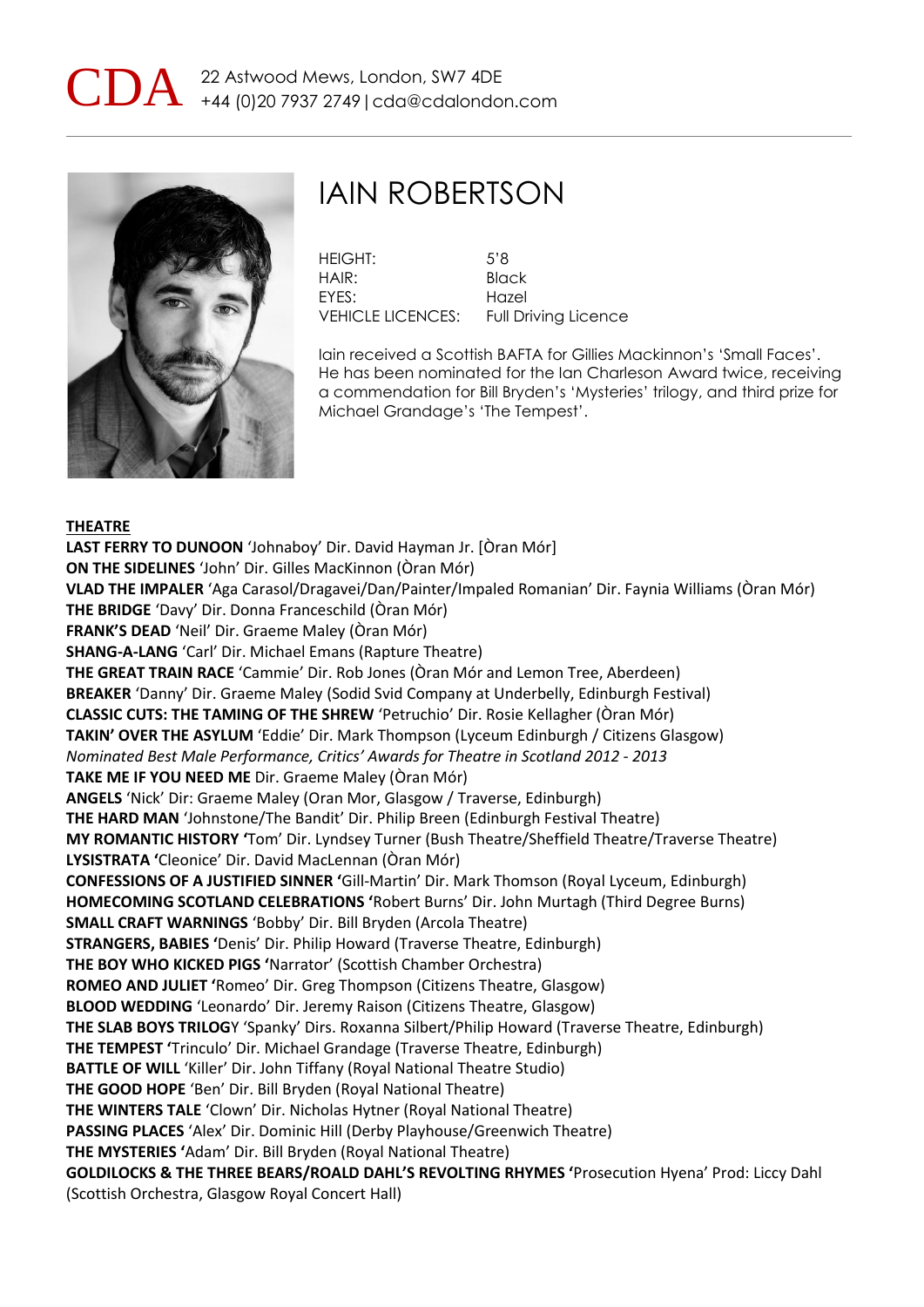## IAIN ROBERTSON

**SPROGGS** 'Pike' Dir. Stephen King (Toonspeak Theatre Company)

## **TELEVISION**

**RIVER CITY** (BBC Scotland) 'Stevie Adams' – series regular Dirs. Siri Rødnes, Stuart Davids, Patrick Harkins, David Hayman Jr, Andrew Cumming, Ewan Stewart, David Winstone, Moe Abutoq, Jermain Julien, David McKay, Sean Gleeson **HOLBY CITY** (BBC TV) 'Guiseppe Di Lucca' Dir. Jennie Darnell & John Howlett & Daikin Marsh **SHETLAND: DEAD WATER** (ITV Studios for BBC) 'Jerry Markham' Dir. David Moore **RUBENESQUE** (Kudos Brown Eyed Boy) 'Barney' Dir. Annie Griffin **DCI BANKS** (Left Bank/ITV) 'Glen Painter' Dir. Mat King **THE TITANIC INQUIRY** (Hole in the Wall Gang) 'Charles Victor Groves' Dir. Michael McDowell **RAB C NESBITT** (BBC Scotland) 'Gash Nesbitt' - regular Dir. Colin Gilbert **THIRD DREICH** (BBC Scotland) 'Charlie' Dir. David Aitken **TAGGART** (SMG) 'Eddie' Dir. Patrick Harkins **SEA OF SOULS 2004-2006** (BBC Scotland) **'**Craig Stevenson' -series regular Dirs. Maurice Phillips. Brian Kelly, Suri Krishnamma, Diarmuid Lawrence, Patrick Harkins. **CASUALTY** (BBC) 'Hutchinson' Dir. Gwennan Sage **GUNPOWDER, TREASON & PLOT** (Box TV for BBC) 'Lord Huntley' Dir. Gillies Mackinnon **TAGGART** (SMG) 'Ryan McCree' Dir. Morag Fullarton **KINGFISHER TAILOR ANIMATION** (Pepper's Ghost Productions) 'Carlton Scroggs' Dir. Richard Morss **INSPECTOR REBUS** (STV/Clerkenwell) 'Stuart Mee' Dir. Maurice Phillips **BAND OF BROTHERS** (Dreamworks) 'George Smith' Dir. Mikael Saloman **HEREAFTER (SHADES)** (United Films) 'Fynn' Dir. Patrick Lau **OLIVER TWIST** (Diplomat Films) 'Woodcroft' Dir. Renny Rye **PSYCHOS** (Kudos Productions) 'Luke Gannon' Dir. John McKay **BRAMWELL** (Carlton Television) 'Tom' Dir. David Tucker **SILENT WITNESS** (BBC) 'Lyndon' Dir. Richard Signy **KAVANAGH QC** (Carlton Television) 'Terry Warwick' Dir. Colin Gregg **A MUG'S GAME** (BBC) 'Steven' Dir. David Blair

### **FILM**

**THE LAST BUS** [Hurricane Films] 'Andrey' Dir. Gillies Mackinnon **WHISKY GALORE!** (Whisky Galore Movies Ltd) 'Sammy' Dir. Gillies MacKinnon **PALE STAR** (Amber Doc Films) 'Kurt' Dir. Graeme Maley **COLLIDER** (beActive Producoes) 'Peter' Dir. Nuno Bernardo *International Emmy Award 2014 Nominee*  **ACTS OF GODFREY** (Acts of Godfrey Ltd) 'Vic Timms' – Lead Dir. Johnny Daukes **NEXT TIME NED** (Next Time Ned Productions) 'Casting Director' Dir. Thomas McCue **THE CONTRACTOR** (Sony/Signature Pictures) 'Adam Cramston' Dir. Josef Rusnak **BASIC INSTINCT II** (C2 Pictures) 'Peter Ristedes' Dir. Michael Caton-Jones **ONE LAST CHANCE** (Hero Films) 'Nelly' Dir: Stewart Svaasand **THE DEBT COLLECTOR** (Dragon Pictures) 'Flipper' Dir. Antony Neilson **PLUNKETT AND MACLEANE** (Macleane Productions) 'Highwayman Rob' Dir. Jake Scott **THE MATCH** (Football Match Films) 'Danny Van Boy' Dir. Michael Davies **SMALL FACES** (Easterhouse/BBC Films) 'Lex' Dir. Gillies Mackinnon *(Best Performance' BAFTA)*